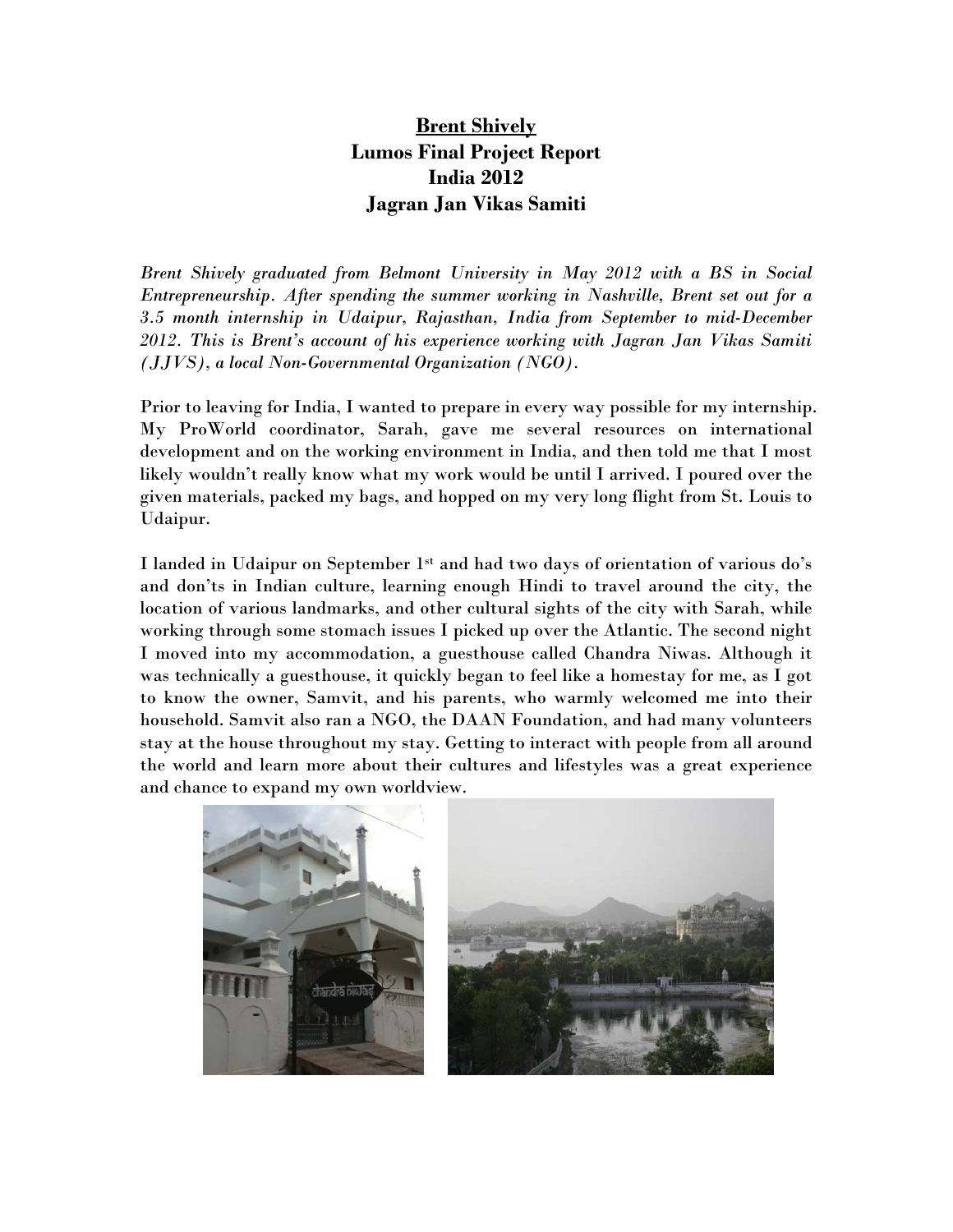On my third day in India, I began my internship at Jagran Jan Vikas Samiti (JJVS), which translates in English to *People's Awakening and Development Society*. Working with this organization shifted my ideas of what development could look like. In the US, a lot of non-profits are single-issue, single-community based. After 25 years of working to provide sustainable, income-generating opportunities to rurally based individuals, Jagran has developed a wide range of programs that are active in communities all over Rajasthan and other neighboring states. Their programs include: traditional medicine preservation, microfinance, village infrastructure development, education, women's empowerment, watershed management, agricultural development, and more. Each program is developed through utilizing local knowledge and integrally involving the beneficiaries in each step of the process.



Coming into an organization with such a strong history and variety of programs was a bit intimidating; however, they had had many international volunteers and had become efficient at getting their volunteers involved. Sarah had told me beforehand that the organization was going through some financial struggles at the time, and since I have had some experience with grant writing and researching funding opportunities, I became a full time development intern. I wasn't going to get to go into the field all of the time, but I was working on something the organization really needed to continue functioning and had the potential to make real lasting impact.

For the next 3 months, I was researching potential funding sources for Jagran's programs and developing proposals for submission to those sources. With their wide variety of programming, the organization qualified for many types of grants, foundations, and corporate giving programs, and I quantified the future opportunities into a database. One of the programs I prioritized was their microfinance program, as it had proven to have positive impact in all of the villages it was implemented into. Since the beginning of the program in 2007, every borrower has paid back their loans in full and on time, while being able to use the loan to expand their venture, which ranged from microenterprises to fishing to agriculture. The organization was receiving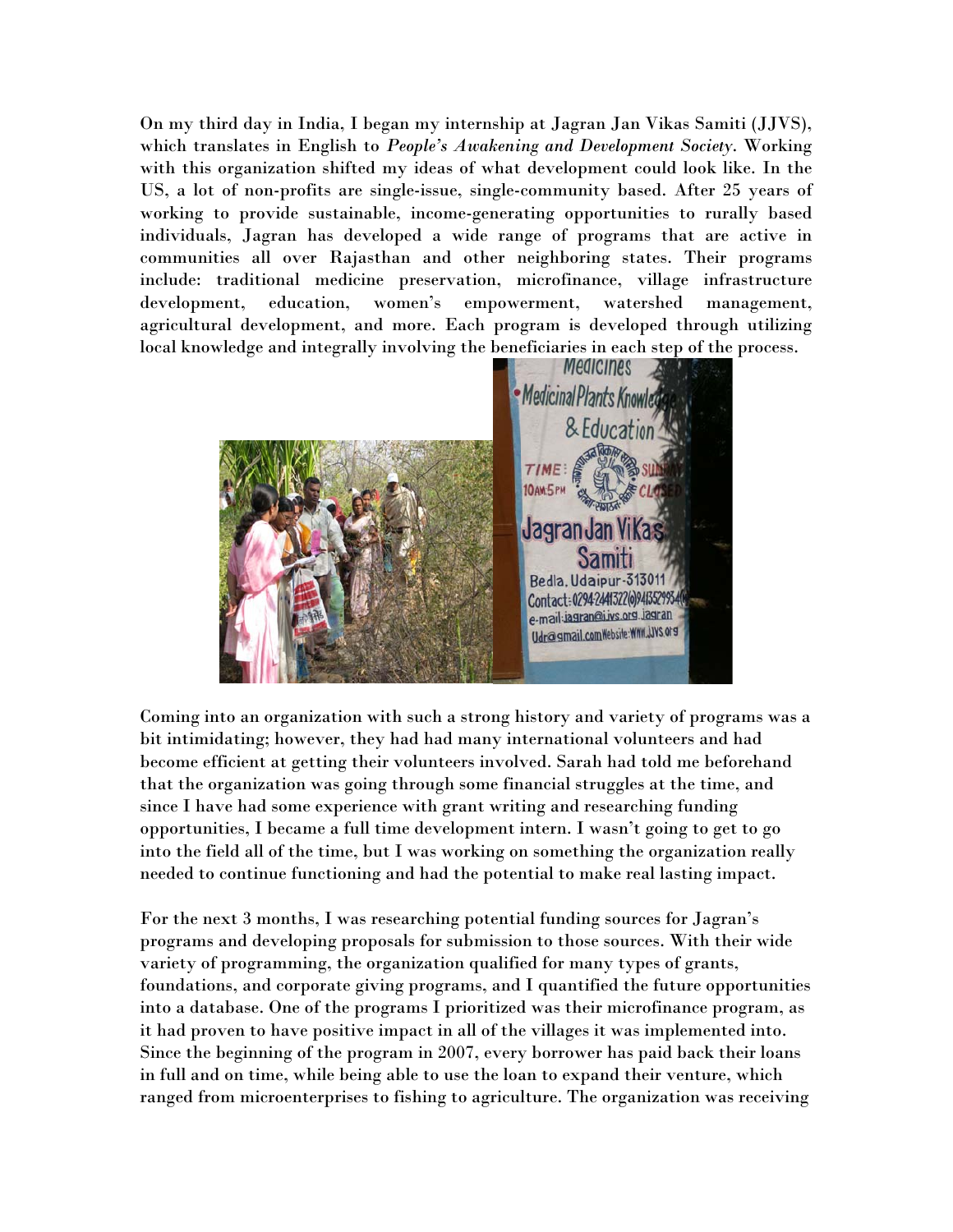many inquiries about the loans but did not have enough funding to expand the program. With Jagran's reputation in the area and their established approach, the chance of their microfinance program getting funded was very high, and my instincts were right. The week before I left I found out the proposal I developed for this program had been accepted by a livelihood promotion institution based in India who is going to give a loan of 3 to 4 million Rupees to JJVS for the program.

 One of the greatest parts of working for JJVS was getting to know the other people who worked there. We shared a lot of knowledge, whether that was Dr. RK giving me lessons about how to make chai, cutting vegetables with Lakshman, downloading typing software I found for Pankj who wanted to increase his English typing speed, or looking up cricket scores online for Gidiraj. While I got very close with the employees of Jagran who all spoke decent English, I still ran into one of the classic problems in India, things happening slower than expected even if you are given a deadline. There were a few times where I was missing data about some of the programs and did not get it until a week or two after I was supposed to. Fortunately, I had plenty of work to do, and this difficulty turned into a lesson in patience and not a major source of frustration.

For the months of November and December, I took on an additional role, part-time volunteer coordinator for JJVS. There were two new interns from the US who came to the organization in early November, and I went with them to two of the Jagran's field offices and helped explain several of the programs. As they were new to the organization and working in India, they went through some of the same working environment culture shocks I had experienced, and I was able to help them with understanding the issues and the best way to address them. Also, in early December, there was a group of Finnish funders who came to review Jagran's programs, and I was responsible for helping them adjust to the culture and providing them with data on various programs.



Despite working 6 days a week, I did have a social life between hanging out with Samvit, the volunteers who stayed at Chandra Niwas, and other international interns at different organizations. There was always someone wanting to hang out in the Old City and try a new restaurant, or to drink "coffee" (it was actually more like a mocha